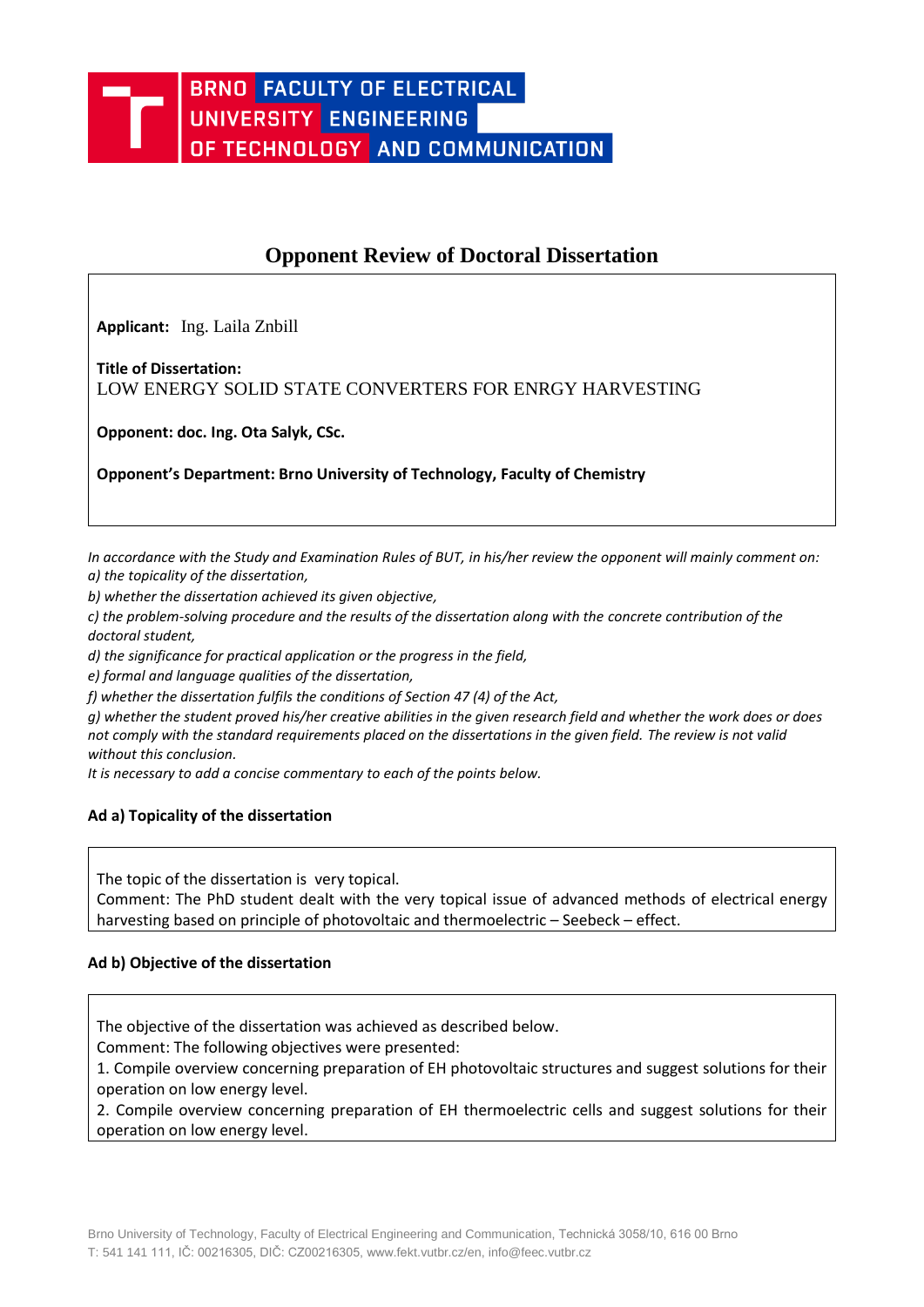3. Research and design of a low voltage low energy DC/DC converter to process the output from EH transducers.

4. Research and design of a thermoelectric converter using simple technologies and available materials

Ad1. and 2. The compile is the comprehensive review with large bibliography containing 172 title, paper and other references, concerning both photovoltaics and thermoelectricity.

Ad3. The two type of transformer were designed as well as DC/DC converters and tested mostly on modelling condition, not in intended appropriate application of thermoelectric generators.

Ad4. The thermoelectric generators (TEG) were suggested and calculated on the basis of Ni-PEDOT:PSS and compared by Ni-NiCr and Bi<sub>2</sub>Te<sub>3</sub> doped, not tested on real samples enough.

# **Ad c) Problem-solving procedure and the results of the dissertation and the concrete contribution of the doctoral student**

The problem-solving procedure and the results of the dissertation are average.

Comment:

Recently relatively high expectations of promising materials and technologies appeared in the professional literature related to Energy Harvesting (EH). Due to the very wide scope of the thesis, the doctoral student was not able to actively intervene in all related technologies, but she was able to follow the development trends. Therefore, thanks to the acquisition of a good knowledge and orientation in the relevant topics, the experiments performed in the presented work were based on the detailed analysis of the effects reducing the efficiency of energy conversion. To process the output voltage of EH transducers at the level of tens of millivolts, all photovoltaic and thermoelectric generators were used together with low-voltage DC to DC converters.

# **Ad d) Significance for practical application or progress in the field**

The significance for practical application or progress in the field is average.

Comment: The thesis was focussed on suggestions and design of DC to DC converters and thermoelectric generator:

1. Concerning photovoltaics the main attention was paid to photovoltaic cells in a single cell arrangement, which is simple and reliable and is very suitable for processing small energy flows. The method of dynamic measuring the series and leakage resistances of the cell and their possible dependence on the operating conditions is original contribution of the work and allows measurements of serial and leakage resistances to be made with standard instruments available. Crystalline silicon cells was confirmed in the experiments that it is still the most advantageous for most applications. The measured leakage resistance of thin-film photovoltaic cells was significantly lower than that of crystalline silicon.

2. Converters with low input voltage for applications in photovoltaics and energy harvesting (EH) from thermoelectric generators (TEG).

The special design of the transformers made it possible to achieve virtually any conversion ratio. Two types of transformers have been developed: the planar transformer has a modular construction with primary and secondary windings on one printed circuit board and the flat transformer, based on the adding the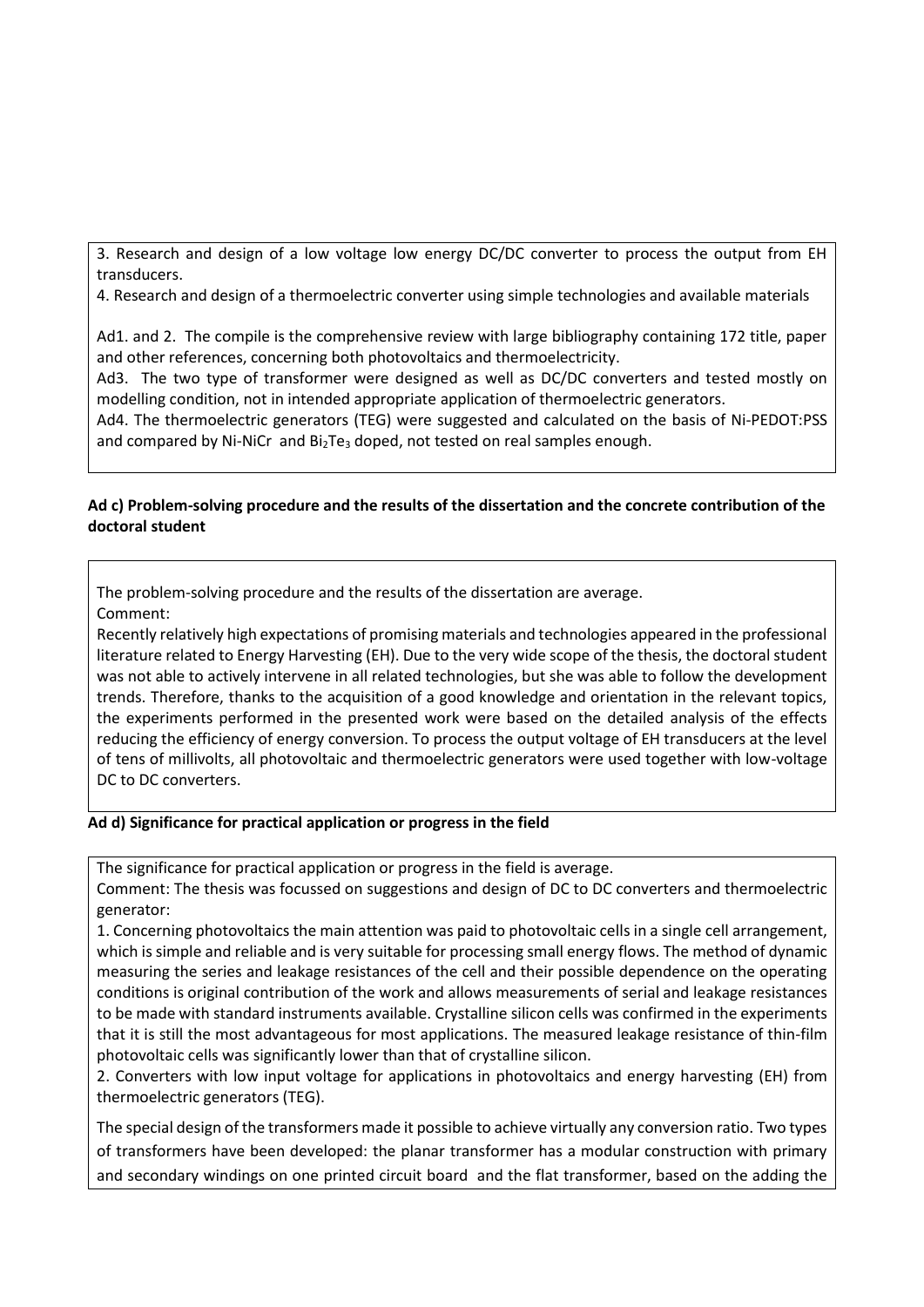ferrite toroidal cores to a common magnetic core. The conversion ratio can be significantly greater than 100 in both cases.

Two types of inverters have been designed and prototyping, the Armstrong oscillator which allows multiple transducers to be connected in parallel to one load and a single FET DC to DC converter which is more efficient than an Armstrong oscillator. Complementary circuits have been tested for the designed and manufactured single FET DC to DC converter, which enable a significant increase in efficiency reaching up to 50 percent.

3. The proposal of the thermoelectric generator (TEG) was focused on organic semiconductors with low thermal conductivity and a large value of the Seebeck coefficient. Polymer PEDOT: PSS has been verified to have suitable properties for use in a thermoelectric pair with Ni already widely used in organic electronics. The TEG design and geometry due to minimal serial resistance were carefully calculated and the manufacturing process proposed but not realized. The calculated energy conversion efficiency was 0.1 W/m<sup>2</sup> K. At a temperature difference of 100 K, this corresponds to 10 W/m<sup>2</sup>, the value corresponds to the results reported in the literature for organic thermoelectric generators based on PEDOT: PSS.

Following the design of the structure of a TEG with a vertical arrangement, the appropriate materials were selected and suitable technological procedures were chosen to prepare a model thermoelectric cell, which verified the feasibility of the design and operability of the proposed structure. But the feasibility of the design on a model thermocouple Ni-NiCr has been verified. Unfortunately, the whole thermoelectric generator as the assembly of partial thermocouples was not fully realized and measured.

# **Ad e) Formal and language qualities of the dissertation**

Formal and language qualities of the dissertation are weak.

Comment: English is very good, only a small number of irrelevant shortcomings.

On the other hand, there are substantial typographical deficiencies:

- 1. There are no active links to content, references, images, tables, equations.
- 2. The references aren't arranged in ascending order, as usual.
- 3. The bibliography is not organized in accordance with the presence of references in the text.
- 4. Quantities symbols are not consistently written in italics, indexes are not perpendicular.
- 5. No larger font is used for chapter names.

# **Ad f) The dissertation fulfils the conditions of Section 47 (4) of the Act**

The dissertation fulfils the conditions of Section 47 (4)\*) Act No. 111/1998 Sb. Higher Education Act: YES

*(\*(4) Studies are duly finished with a doctoral state exam and dissertation defence, which prove the ability and readiness to work independently in the field of research or development, or in theoretical and creative arts. The dissertation must comprise original and published results or results accepted for publication.*